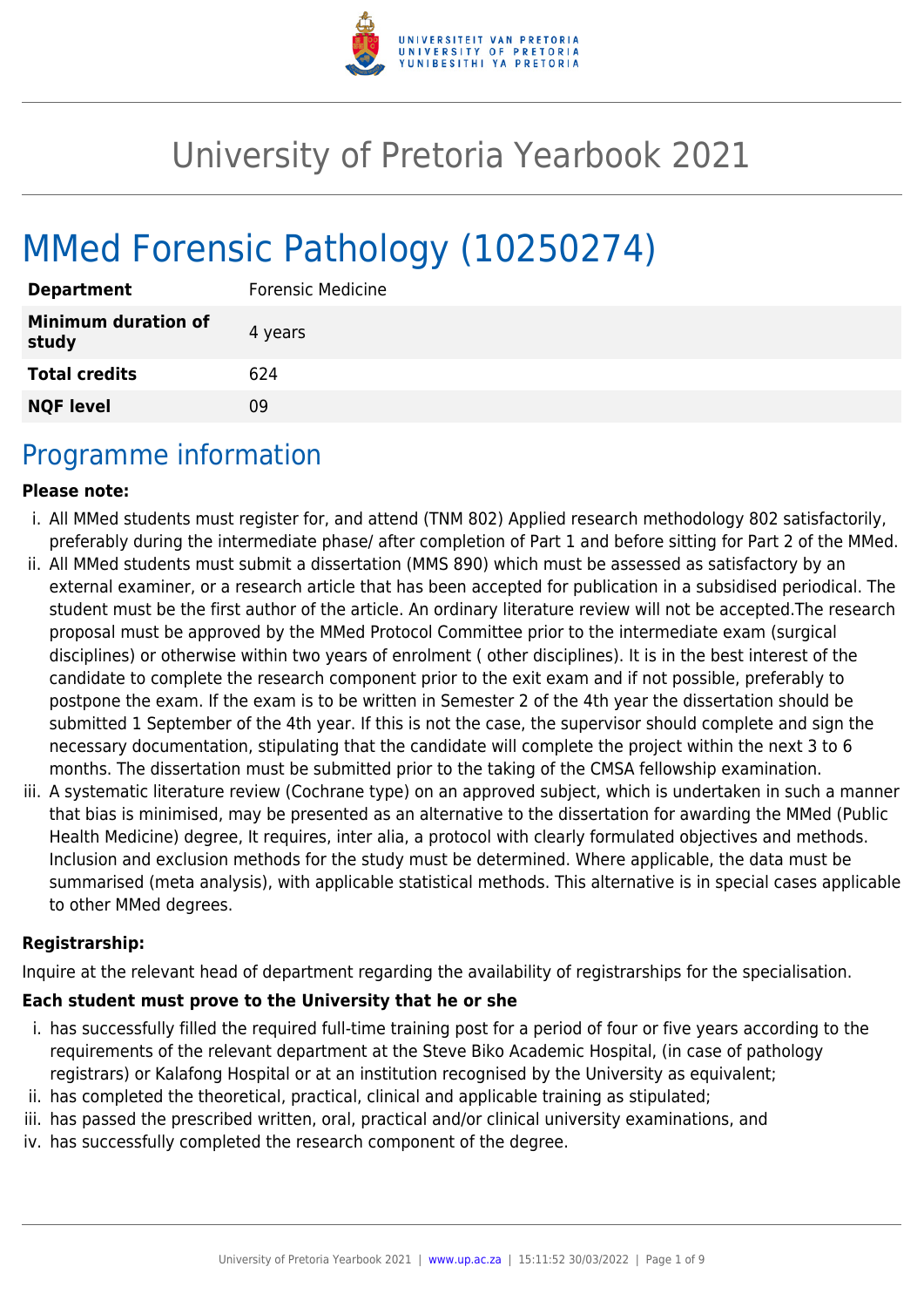

# Admission requirements

- 1. MBChB (or equivalent) degree **or** relevant medical degree with modules equivalent to at least the first two years of the MBChB degree
- 2. Currently registered as a physician with the Health Professions Council of South Africa (HPCSA) and must have been registered for at least one year

# Other programme-specific information

**"Major subject"** refers to the recognised field of study in Medicine in which the student specialises. The study of the major subject extends over four or five years, as prescribed by the relevant department.

# Examinations and pass requirements

- i. The sequence of the examinations in the prerequisite subjects will be determined by the head of the department under which the major subject falls.
- ii. The nature, duration and time of the examinations in the prerequisite subjects are determined in cooperation with the heads of the departments under which the prerequisite subjects fall – with the proviso that, except in cases where stipulated otherwise, the examinations in the prerequisite subjects may be held at any time prior to or concurrently with the major subject. The examinations in the major subjects are held as follows:
- iii. In the case of four-year programmes: not before the end of the third year.
- iv. In the case of five-year programmes: not before the end of the fourth year.
- v. A minimum final mark of 50% is required by all departments to pass in a subject and in the clinical section of the examination, a subminimum of 50%. General Regulations apply.
- vi. A student is not admitted to the examination in a prerequisite subject (second examinations excluded) more than twice, nor is he or she admitted to the examination in the major subject more than twice.

**Note:** Certificates of satisfactory preparation and progress are required in respect of the fourth year of four-year programmes in which an examination is held at the end of the third year.

#### **Second examinations**

Second examinations for MMed students will only be held after at least six months have elapsed since the conclusion of the examination in which the student had failed.

### **Rules governing the writing of the examinations of the College of Medicine of South Africa [CMSA]**

- i. Only candidates who have met all requirements for the MMed degree except for the major subject (final examination), i.e. passed all prerequisite subjects (the latter to be interchangeable; can be passed either at the University or as primary and intermediary examinations at the College of Medicine of South Africa [CMSA], completed all practical, clinical and applicable training of four or five years as prescribed by the relevant academic department (continuous evaluation of the candidate, in an approved registrar post, by the head of department of the candidate); and completed the required research component for the degree in accordance with the Faculty Yearbook regulations, i.e. Applied research methodology 800 (TNM 800) and the dissertation (MMS 800) or an article (not an ordinary literature review) that has been accepted for publication in a subsidised periodical, will be allowed to write the college examination (exit examination), after which they will obtain both the CMSA fellowship and the MMed as specialist qualifications.
- ii. The rules have been effective as from 1 January 2011. As a transitional measure, cases will be considered on an individual basis where necessary.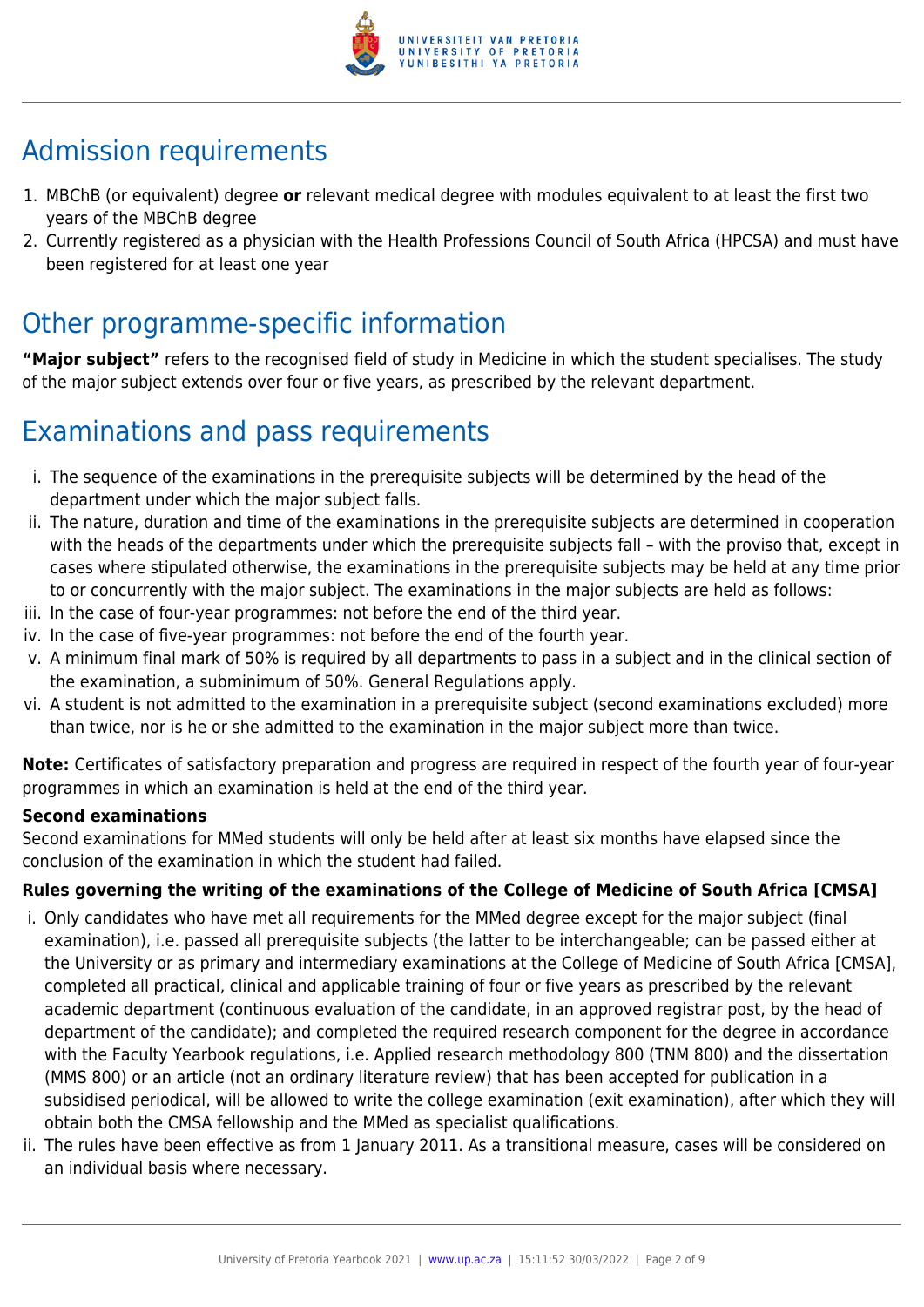

# Exemption

### **Exemption**

- i. The Faculty Board may grant partial exemption from the training and work mentioned under par. (b) and (c)(i) and (ii) above on the grounds of comparable training and experience completed in another post or at another recognised institution – with the proviso that exemption from a maximum period of 18 months may be granted with regard to four-year and five-year programmes.
- ii. Exemption from a maximum of three years may be granted by the Department of Medical Oncology for the MMed in Medical Oncology [MMed(MedOnc)] on the grounds of the MMed(Int) or MMed(Paed) degree of this University, or experience recognised by the University as equivalent.
- iii. Specific prerequisite subjects must be passed within 24 months after commencement of the programme.

# Pass with distinction

The degree is conferred at the end of the prescribed training period (i.e. three, four or five years, respectively). The degree is conferred with distinction on a student who has obtained a final mark of at least 75% in his or her major subject.

# General information

#### **Registrars**

Departments expect registrars to participate increasingly in the examining and treatment of patients in the hospital, both in-patients and out-patients, as well as performing and interpreting tests in the laboratory (where applicable); initially under supervision and later increasingly at their own responsibility. Lectures/symposia with closely related departments are organised, as well as discussions of literature, etc.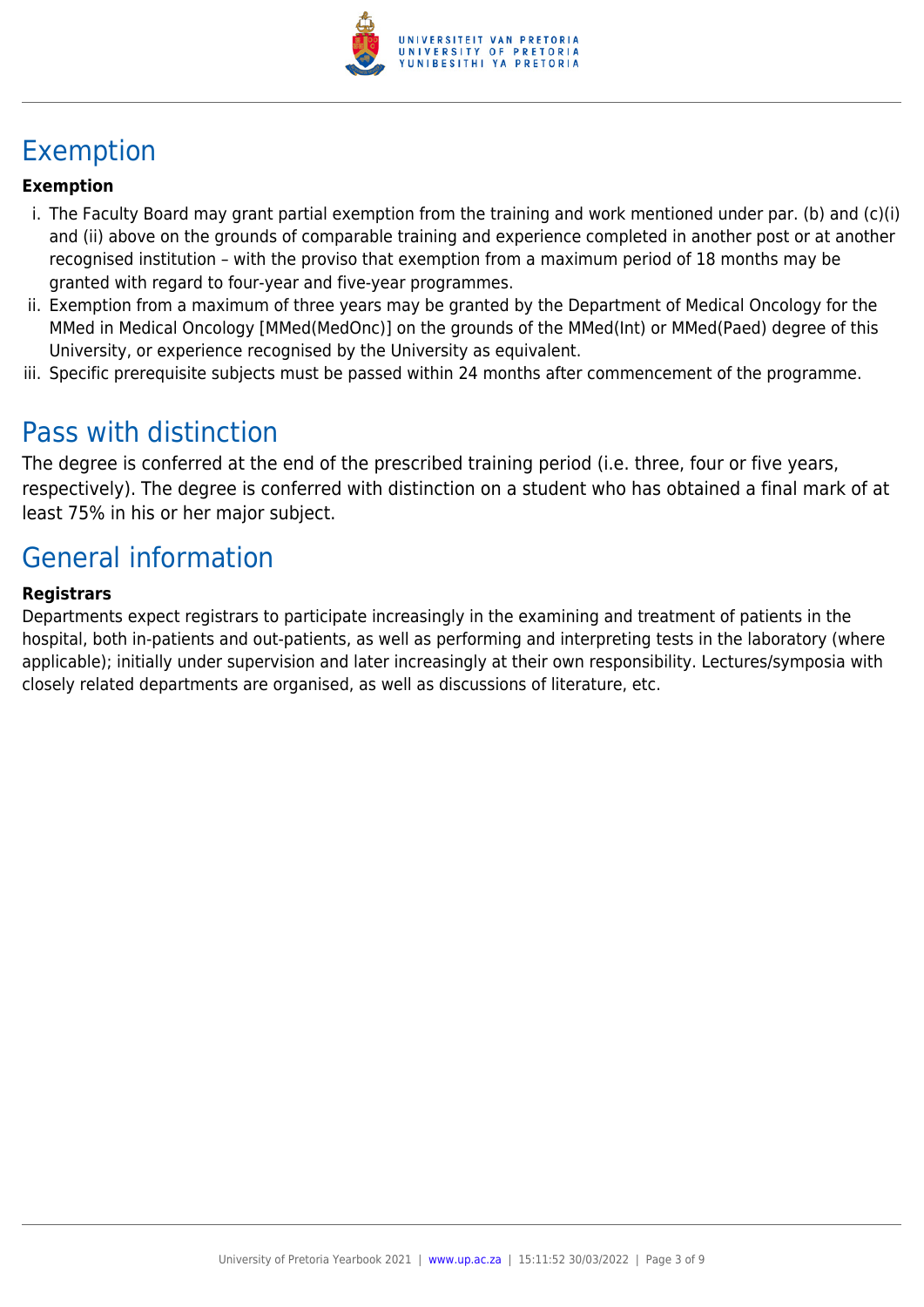

# Curriculum: Year 1

**Minimum credits: 624**

# **Core modules**

### **Anatomy 800 (ANA 800)**

| <b>Module credits</b>         | 36.00                                           |
|-------------------------------|-------------------------------------------------|
| <b>NQF Level</b>              | 09                                              |
| <b>Prerequisites</b>          | No prerequisites.                               |
| <b>Contact time</b>           | 1 discussion class per week, 1 lecture per week |
| <b>Language of tuition</b>    | Module is presented in English                  |
| <b>Department</b>             | Anatomy                                         |
| <b>Period of presentation</b> | Year                                            |

## **Anatomical pathology 874 (ANP 874)**

| <b>Module credits</b>         | 36.00                                                   |
|-------------------------------|---------------------------------------------------------|
| <b>NQF Level</b>              | 09                                                      |
| <b>Prerequisites</b>          | No prerequisites.                                       |
| <b>Contact time</b>           | 2 seminars per week, 25 other contact sessions per week |
| <b>Language of tuition</b>    | Module is presented in English                          |
| <b>Department</b>             | Anatomical Pathology                                    |
| <b>Period of presentation</b> | Year                                                    |

## **Pharmacology 803 (FAR 803)**

| <b>Module credits</b>         | 36.00                          |
|-------------------------------|--------------------------------|
| <b>NQF Level</b>              | 09                             |
| <b>Prerequisites</b>          | No prerequisites.              |
| <b>Language of tuition</b>    | Module is presented in English |
| <b>Department</b>             | Pharmacology                   |
| <b>Period of presentation</b> | Year                           |

#### **Physiology 801 (FSG 801)**

| <b>Module credits</b> | 36.00                          |
|-----------------------|--------------------------------|
| <b>NQF Level</b>      | 09                             |
| <b>Prerequisites</b>  | No prerequisites.              |
| Language of tuition   | Module is presented in English |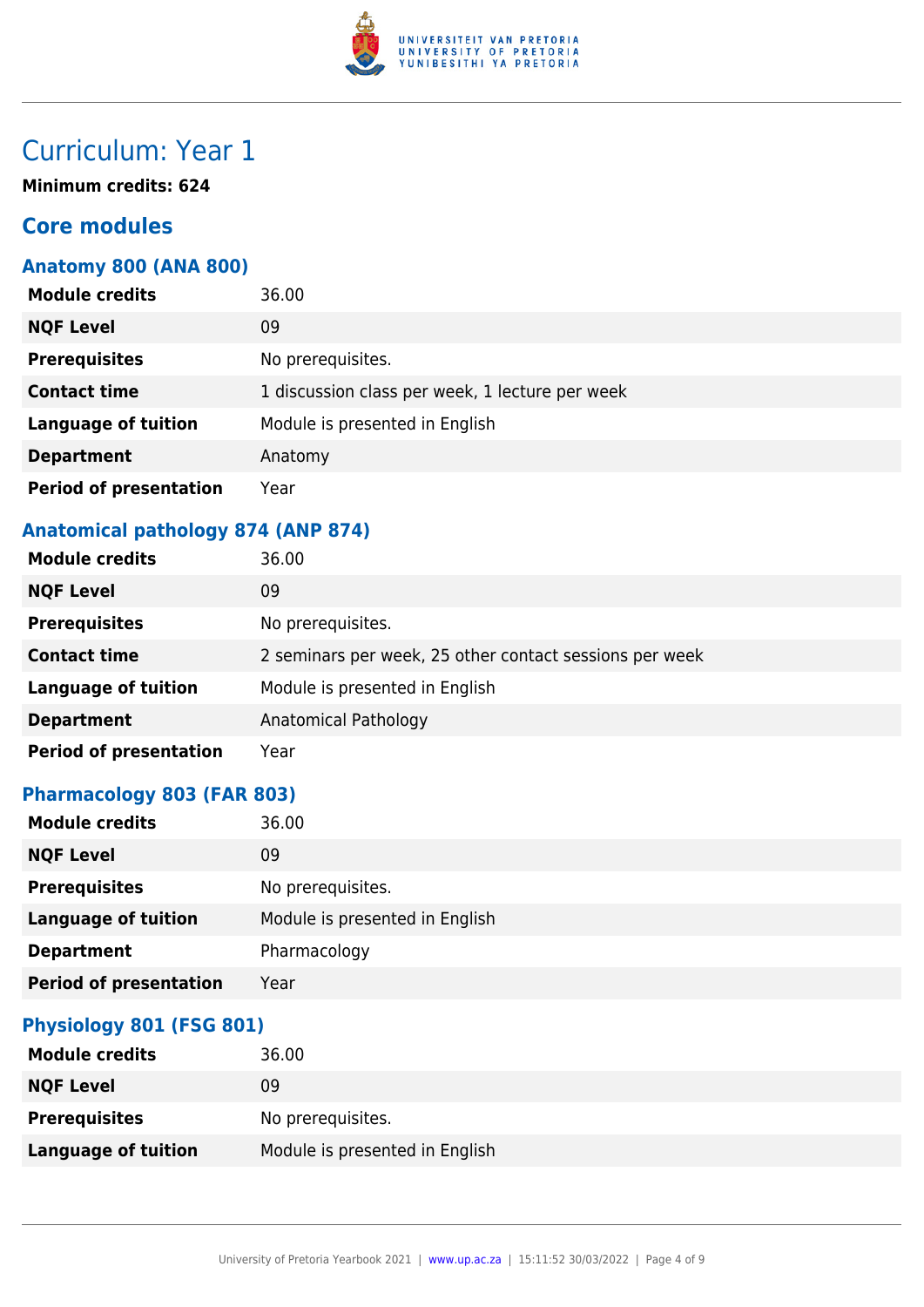

| <b>Department</b> | Physiology |
|-------------------|------------|
|                   |            |

**Period of presentation** Year

### **Forensic medicine 800 (GGK 800)**

| <b>Module credits</b>         | 300.00                                                                                                         |
|-------------------------------|----------------------------------------------------------------------------------------------------------------|
| <b>NQF Level</b>              | 09                                                                                                             |
| <b>Prerequisites</b>          | FCForPath(SA) Part I                                                                                           |
| <b>Contact time</b>           | 1 seminar per week, 2 discussion classes per week, 4 other contact sessions per<br>week, 5 practicals per week |
| <b>Language of tuition</b>    | Module is presented in English                                                                                 |
| <b>Department</b>             | <b>Forensic Medicine</b>                                                                                       |
| <b>Period of presentation</b> | Year                                                                                                           |

### **Dissertation 890 (MMS 890)**

| <b>Module credits</b>         | 180.00                         |
|-------------------------------|--------------------------------|
| <b>NQF Level</b>              | 09                             |
| <b>Language of tuition</b>    | Module is presented in English |
| <b>Department</b>             | <b>School of Medicine</b>      |
| <b>Period of presentation</b> | Year                           |

### **Applied research methodology 802 (TNM 802)**

| <b>Module credits</b>         | 0.00                                |
|-------------------------------|-------------------------------------|
| <b>NQF Level</b>              | 09                                  |
| <b>Language of tuition</b>    | Module is presented in English      |
| <b>Department</b>             | <b>Health Sciences Deans Office</b> |
| <b>Period of presentation</b> | Year                                |
| <b>Module content</b>         |                                     |

\*Attendance module only.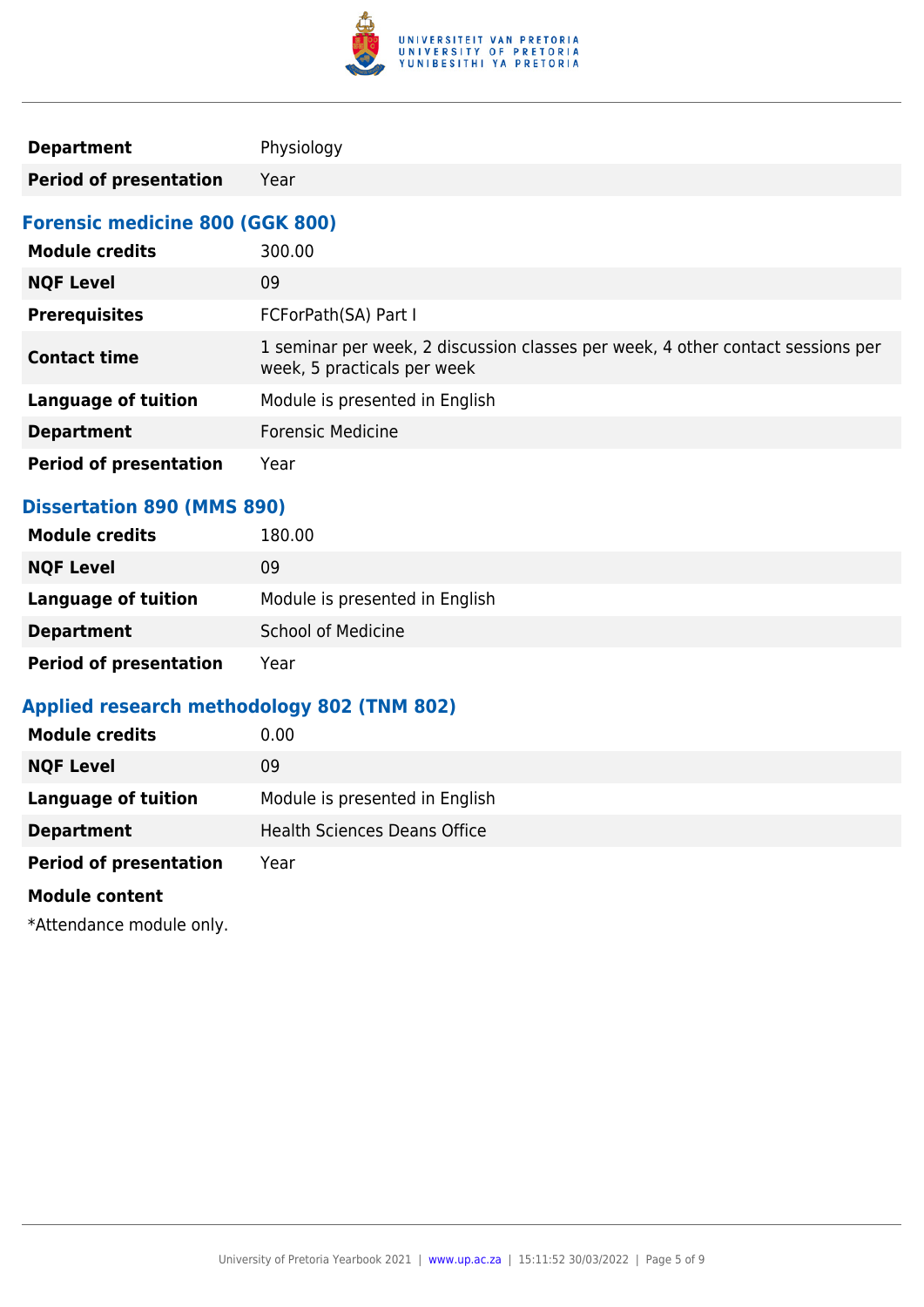

# Curriculum: Year 2

**Minimum credits: 624**

# **Core modules**

### **Anatomy 800 (ANA 800)**

| <b>Module credits</b>         | 36.00                                           |
|-------------------------------|-------------------------------------------------|
| <b>NQF Level</b>              | 09                                              |
| <b>Prerequisites</b>          | No prerequisites.                               |
| <b>Contact time</b>           | 1 discussion class per week, 1 lecture per week |
| <b>Language of tuition</b>    | Module is presented in English                  |
| <b>Department</b>             | Anatomy                                         |
| <b>Period of presentation</b> | Year                                            |

## **Anatomical pathology 874 (ANP 874)**

| <b>Module credits</b>         | 36.00                                                   |
|-------------------------------|---------------------------------------------------------|
| <b>NQF Level</b>              | 09                                                      |
| <b>Prerequisites</b>          | No prerequisites.                                       |
| <b>Contact time</b>           | 2 seminars per week, 25 other contact sessions per week |
| <b>Language of tuition</b>    | Module is presented in English                          |
| <b>Department</b>             | Anatomical Pathology                                    |
| <b>Period of presentation</b> | Year                                                    |

## **Pharmacology 803 (FAR 803)**

| <b>Module credits</b>         | 36.00                          |
|-------------------------------|--------------------------------|
| <b>NQF Level</b>              | 09                             |
| <b>Prerequisites</b>          | No prerequisites.              |
| <b>Language of tuition</b>    | Module is presented in English |
| <b>Department</b>             | Pharmacology                   |
| <b>Period of presentation</b> | Year                           |

#### **Physiology 801 (FSG 801)**

| <b>Module credits</b> | 36.00                          |
|-----------------------|--------------------------------|
| <b>NQF Level</b>      | 09                             |
| <b>Prerequisites</b>  | No prerequisites.              |
| Language of tuition   | Module is presented in English |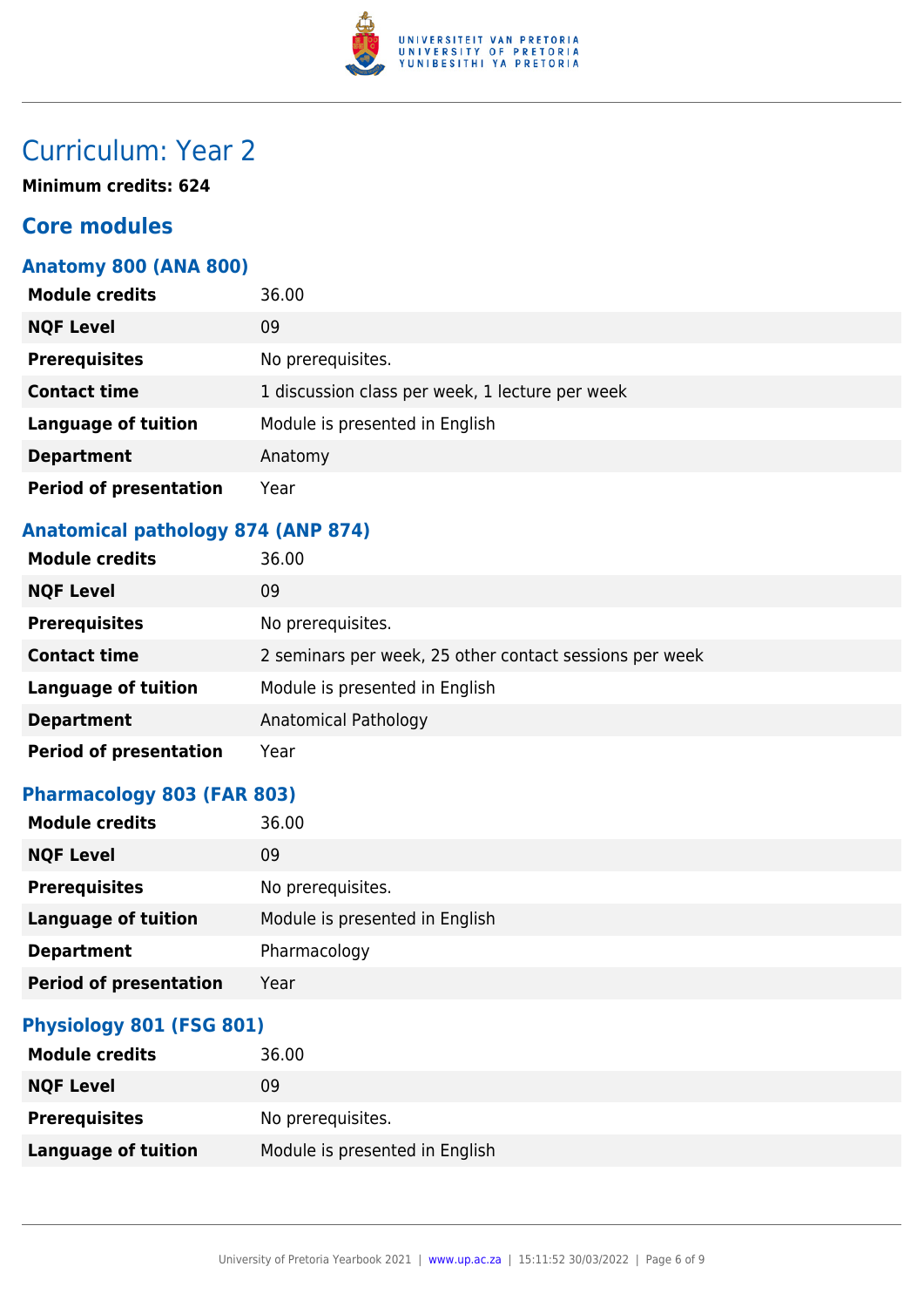

| <b>Department</b> | Physiology |
|-------------------|------------|
|                   |            |

**Period of presentation** Year

### **Forensic medicine 800 (GGK 800)**

| <b>Module credits</b>         | 300.00                                                                                                         |
|-------------------------------|----------------------------------------------------------------------------------------------------------------|
| <b>NQF Level</b>              | 09                                                                                                             |
| <b>Prerequisites</b>          | FCForPath(SA) Part I                                                                                           |
| <b>Contact time</b>           | 1 seminar per week, 2 discussion classes per week, 4 other contact sessions per<br>week, 5 practicals per week |
| <b>Language of tuition</b>    | Module is presented in English                                                                                 |
| <b>Department</b>             | <b>Forensic Medicine</b>                                                                                       |
| <b>Period of presentation</b> | Year                                                                                                           |

### **Dissertation 890 (MMS 890)**

| <b>Module credits</b>         | 180.00                         |
|-------------------------------|--------------------------------|
| <b>NQF Level</b>              | 09                             |
| <b>Language of tuition</b>    | Module is presented in English |
| <b>Department</b>             | <b>School of Medicine</b>      |
| <b>Period of presentation</b> | Year                           |

### **Applied research methodology 802 (TNM 802)**

| <b>Module credits</b>         | 0.00                                |
|-------------------------------|-------------------------------------|
| <b>NQF Level</b>              | 09                                  |
| <b>Language of tuition</b>    | Module is presented in English      |
| <b>Department</b>             | <b>Health Sciences Deans Office</b> |
| <b>Period of presentation</b> | Year                                |
| <b>Module content</b>         |                                     |

\*Attendance module only.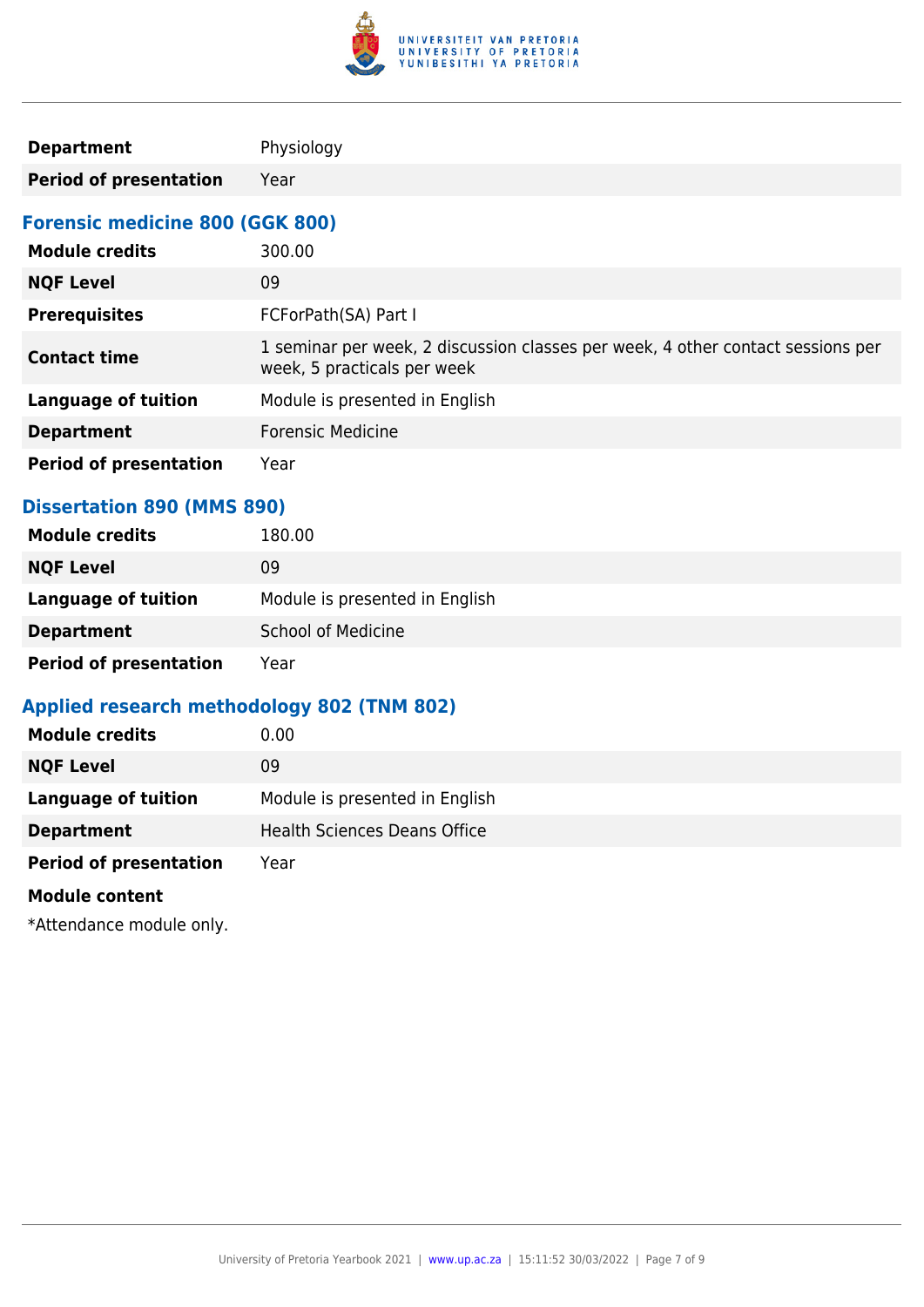

# Curriculum: Year 3

**Minimum credits: 480**

# **Core modules**

### **Forensic medicine 800 (GGK 800)**

| <b>Module credits</b>         | 300.00                                                                                                         |
|-------------------------------|----------------------------------------------------------------------------------------------------------------|
| <b>NQF Level</b>              | 09                                                                                                             |
| <b>Prerequisites</b>          | FCForPath(SA) Part I                                                                                           |
| <b>Contact time</b>           | 1 seminar per week, 2 discussion classes per week, 4 other contact sessions per<br>week, 5 practicals per week |
| <b>Language of tuition</b>    | Module is presented in English                                                                                 |
| <b>Department</b>             | <b>Forensic Medicine</b>                                                                                       |
| <b>Period of presentation</b> | Year                                                                                                           |

#### **Dissertation 890 (MMS 890)**

| <b>Module credits</b>         | 180.00                         |
|-------------------------------|--------------------------------|
| <b>NQF Level</b>              | 09                             |
| Language of tuition           | Module is presented in English |
| <b>Department</b>             | <b>School of Medicine</b>      |
| <b>Period of presentation</b> | Year                           |

## **Applied research methodology 802 (TNM 802)**

| <b>Module credits</b>         | 0.00                                |
|-------------------------------|-------------------------------------|
| <b>NQF Level</b>              | 09                                  |
| <b>Language of tuition</b>    | Module is presented in English      |
| <b>Department</b>             | <b>Health Sciences Deans Office</b> |
| <b>Period of presentation</b> | Year                                |
| <b>Module content</b>         |                                     |

\*Attendance module only.